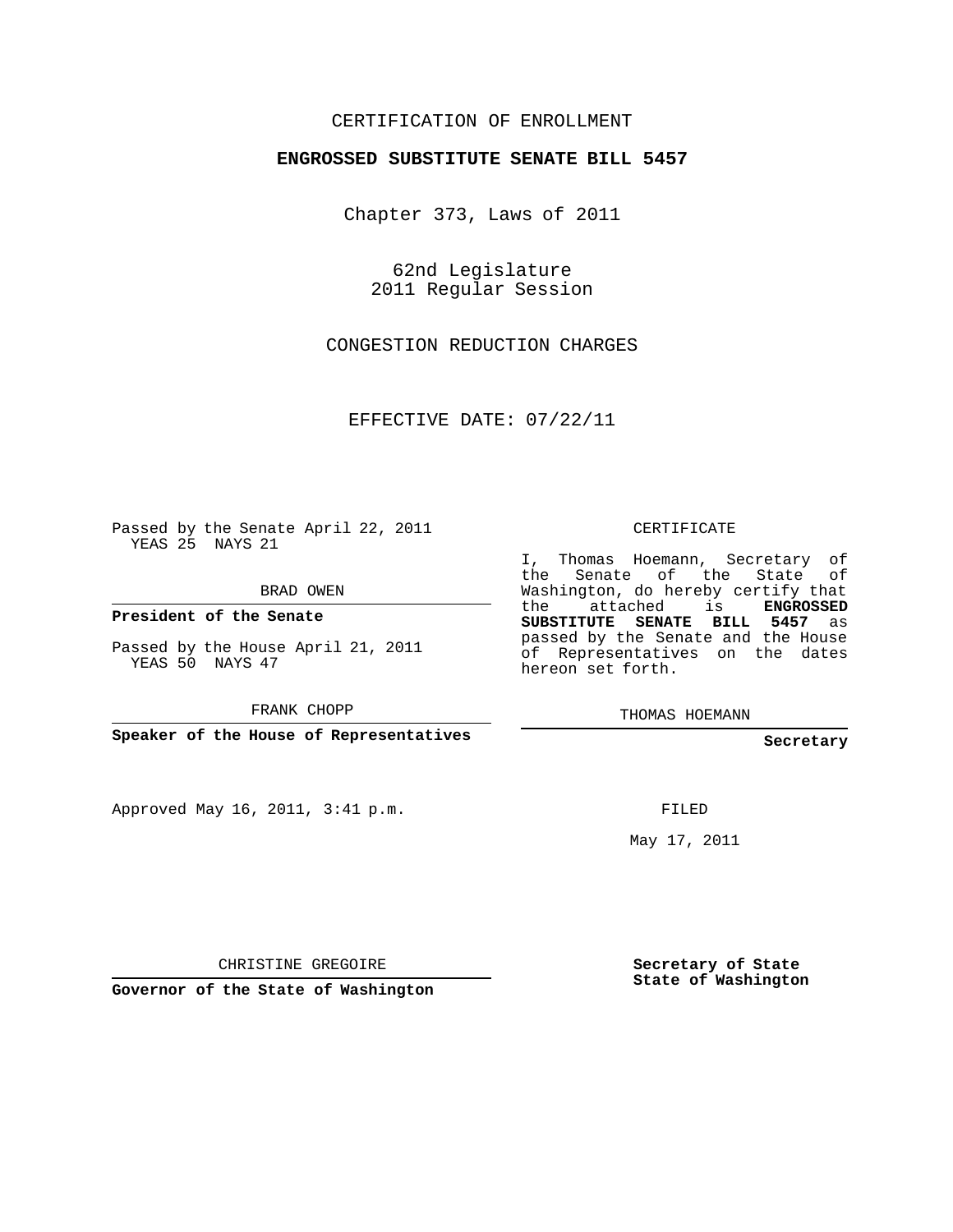# **ENGROSSED SUBSTITUTE SENATE BILL 5457** \_\_\_\_\_\_\_\_\_\_\_\_\_\_\_\_\_\_\_\_\_\_\_\_\_\_\_\_\_\_\_\_\_\_\_\_\_\_\_\_\_\_\_\_\_

\_\_\_\_\_\_\_\_\_\_\_\_\_\_\_\_\_\_\_\_\_\_\_\_\_\_\_\_\_\_\_\_\_\_\_\_\_\_\_\_\_\_\_\_\_

AS RECOMMENDED BY THE CONFERENCE COMMITTEE

Passed Legislature - 2011 Regular Session

## **State of Washington 62nd Legislature 2011 Regular Session**

**By** Senate Transportation (originally sponsored by Senators White, Shin, Murray, Kohl-Welles, Harper, Nelson, Keiser, Prentice, Kline, and McAuliffe)

READ FIRST TIME 02/25/11.

 AN ACT Relating to providing a congestion reduction charge to fund the operational and capital needs of transit agencies; adding a new section to chapter 82.80 RCW; adding a new section to chapter 46.68 RCW; creating a new section; and providing an expiration date.

BE IT ENACTED BY THE LEGISLATURE OF THE STATE OF WASHINGTON:

 NEW SECTION. **Sec. 1.** The legislature recognizes that public transportation provides many benefits to the citizens of the state and the environment, including through public transportation's ability to alleviate congestion and offset the burdens placed by general vehicular traffic on the state's transportation infrastructure. In these challenging economic times, many transit agencies find themselves struggling to continue to provide a level of service that reduces congestion.

 The legislature further recognizes that King county conducted a regional transit task force in 2010 that considered a policy framework for the potential future growth and, if necessary, contraction of King county's transit system. The task force members were selected to represent a broad diversity of interests and perspectives. The task force recommendations, which were unanimously accepted, addressed key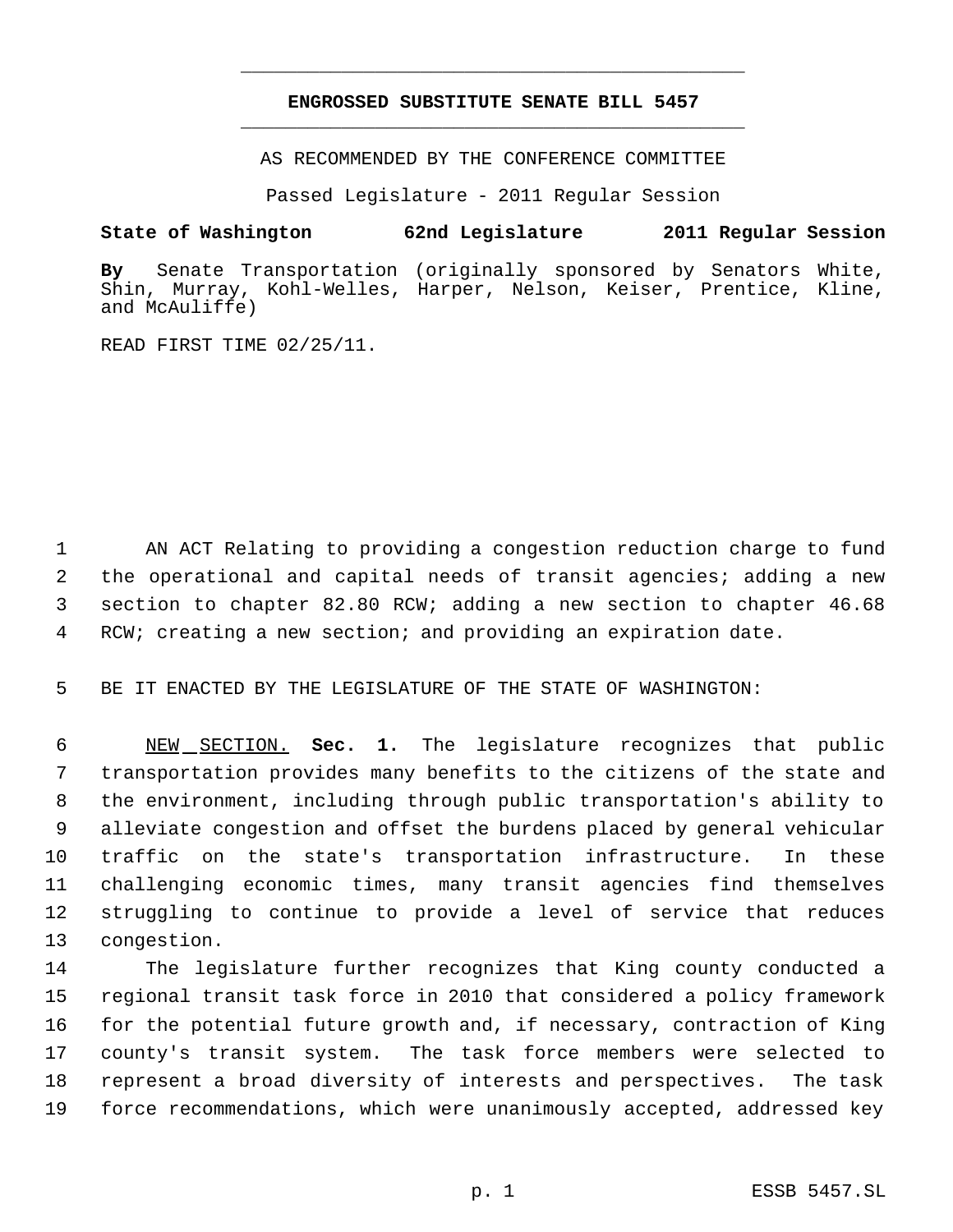elements, such as the adoption of performance measures, controlling operating costs, developing policy guidance for making service reductions, and clear and transparent guidelines for service allocation. As a result of the work done by the task force and King county's commitment to comply with the recommendations, it is the intent of the legislature that King county be provided the opportunity to impose a temporary congestion reduction charge, which is separate and distinct from the base motor vehicle license fee, that can help address its revenue shortfalls during this economic crisis and allow it to continue reducing congestion and the corresponding burdens placed on the highway system on some of the state's most crowded corridors.

 The legislature recognizes that the title of Initiative Measure No. 1053 states that it applies only to tax and fee increases imposed by state government, and that the text of the initiative requires a two- thirds majority only for tax increases. The legislature further recognizes that Initiative Measure No. 1053 does not apply to local government. Despite these facts, this act requires a two-thirds majority of the metropolitan King county council in order to implement a local option fee, in the form of a congestion reduction charge, to help fund King county metro transit service. Faced with the potential loss of hundreds of thousands of hours of vital transit service, it is the intent of the legislature to provide King county with this temporary local option funding mechanism. It is further the intent of the legislature not to expand the parameters of Initiative Measure No. 1053 beyond what the voters intended and thus interfere with local control or limit the ability of local governments to provide services to the people of Washington.

 NEW SECTION. **Sec. 2.** A new section is added to chapter 82.80 RCW to read as follows:

 (1)(a) Except as provided in subsection (2) of this section, the governing body of a county that has assumed the rights, powers, functions, and obligations of a metropolitan municipal corporation under chapter 36.56 RCW and is operating a public transportation system may impose, if approved by a majority of the voters within that county or a two-thirds majority of the governing body, an annual congestion reduction charge of up to twenty dollars per vehicle registered in the boundaries of the county for each vehicle subject to vehicle license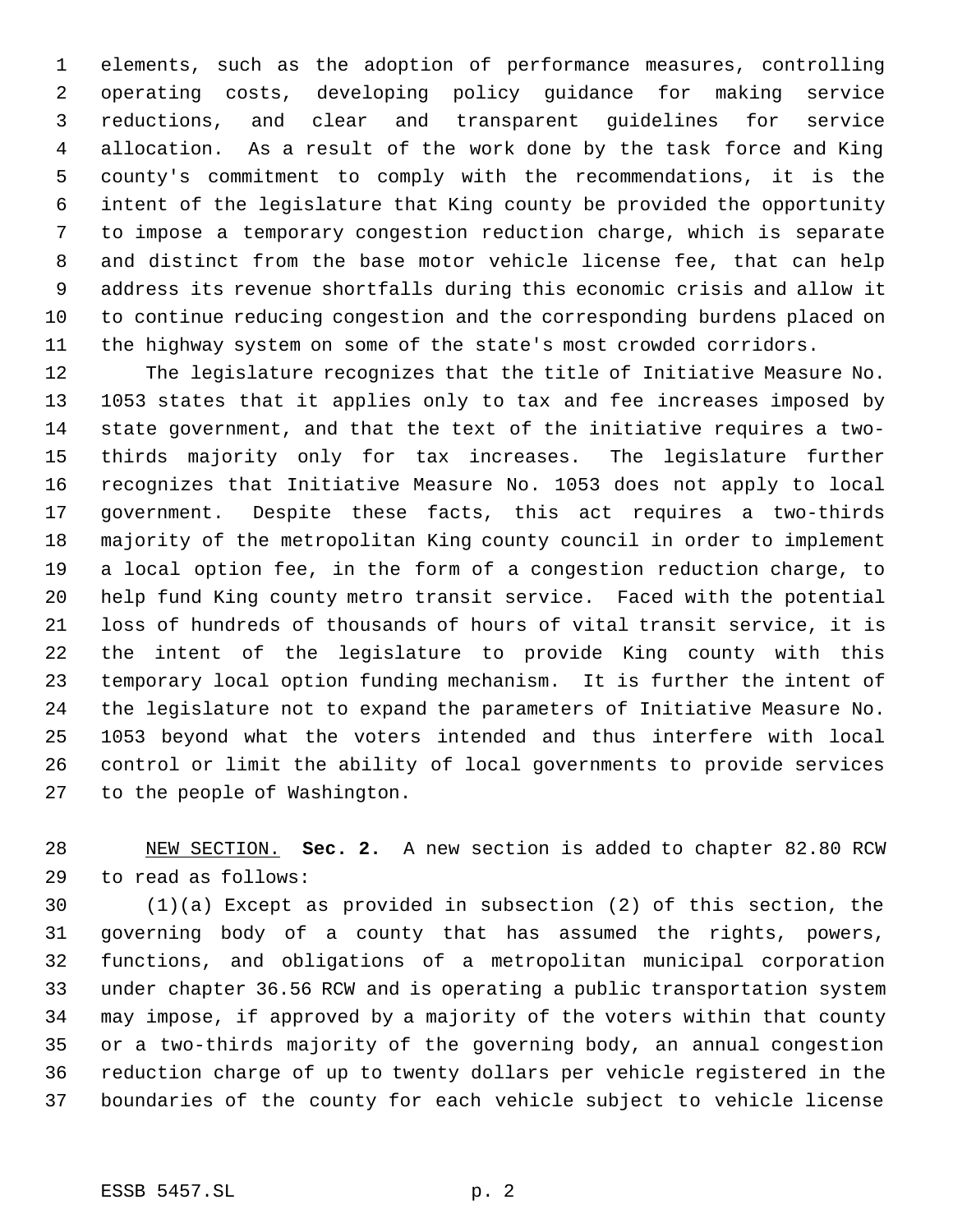fees under RCW 46.17.350(1) (a), (c), (d), (e), (g), (h), (j), (n), (o), (p), or (q) and for each vehicle subject to gross weight license fees under RCW 46.17.355 with an unladen weight of six thousand pounds or less.

 (b) Prior to the imposition of a congestion reduction charge authorized under (a) of this subsection, a governing body must complete a congestion reduction plan indicating the proposed expenditures of the proceeds of the congestion reduction charge.

 (c) If a governing body that imposes a congestion reduction charge authorized under (a) of this subsection completed a regional transit task force evaluating system improvements and efficiencies within two years prior to the imposition of the charge, the proceeds from the charge must be expended in a manner consistent with the recommendations of the regional transit task force.

 (d) A governing body that imposes a congestion reduction charge authorized under (a) of this subsection must complete a report by July 1, 2012, detailing the expenditures of the proceeds of the congestion reduction charge through June 1, 2012.

 (e) A governing body that imposes a congestion reduction charge authorized under (a) of this subsection must complete a report by June 1, 2014, detailing the expenditures of the proceeds of the congestion reduction charge.

 (2) The governing body of a county that has assumed the rights, powers, functions, and obligations of a metropolitan municipal corporation under chapter 36.56 RCW and is operating a public transportation system may not impose a congestion reduction charge authorized under subsection (1)(a) of this section for a passenger-only ferry transportation improvement, unless the charge is first approved by a majority of the voters within that county.

 (3) The governing body of a county that has assumed the rights, powers, functions, and obligations of a metropolitan municipal corporation under chapter 36.56 RCW and is operating a public transportation system shall contract with the department of licensing as provided under section 3 of this act for the collection of the congestion reduction charge.

 (4) A congestion reduction charge imposed under this section may not be assessed until six months after approval.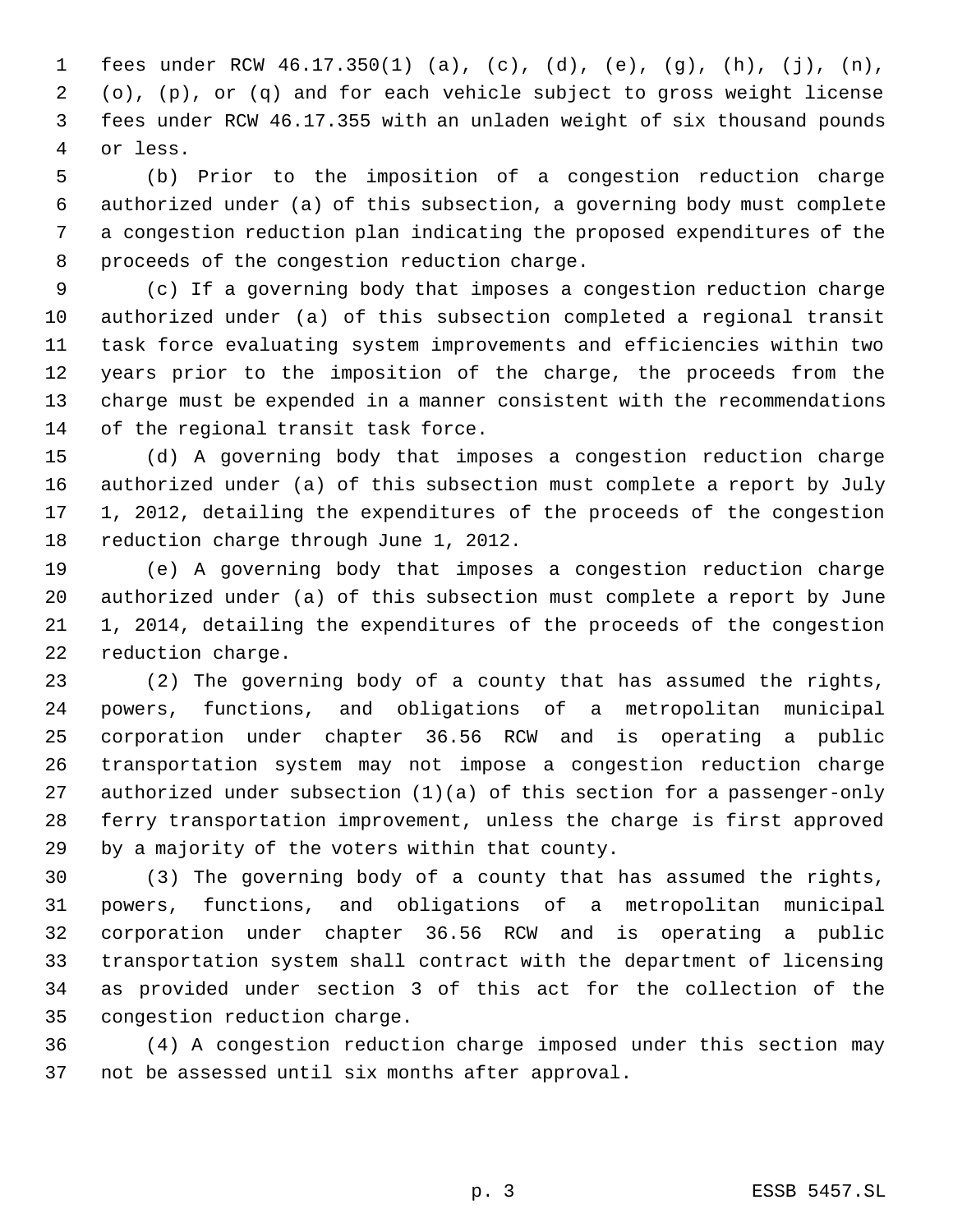(5) A congestion reduction charge imposed under this section applies only for vehicle registration renewals and is effective upon the registration renewal date as provided by the department of licensing.

 (6) The following vehicles are exempt from the congestion reduction charge imposed under this section:

 (a) Farm tractors or farm vehicles as defined in RCW 46.04.180 and 46.04.181;

(b) Off-road vehicles as defined in RCW 46.04.365;

(c) Nonhighway vehicles as defined in RCW 46.09.310;

 (d) Vehicles registered under chapter 46.87 RCW and the international registration plan; and

(e) Snowmobiles as defined in RCW 46.04.546.

 (7) The authority to impose a congestion reduction charge authorized in subsection (1)(a) of this section expires with vehicle registrations that expire two years after the imposition of the charge or no later than June 30, 2014, whichever comes first.

 (8) A congestion reduction charge authorized under subsection (1)(a) of this section may only be imposed after June 30, 2014, if approved by a majority of the voters within a county that has assumed the rights, powers, functions, and obligations of a metropolitan municipal corporation under chapter 36.56 RCW and is operating a public transportation system.

(9) This section expires December 31, 2014.

 NEW SECTION. **Sec. 3.** A new section is added to chapter 46.68 RCW to read as follows:

 Whenever the department enters into a contract with the governing body of a county that has assumed the rights, powers, functions, and obligations of a metropolitan municipal corporation under chapter 36.56 RCW and is operating a public transportation system for the collection of congestion reduction charges authorized under section 2 of this act:

 (1) The contract must require that the governing body provide any information specified by the department to identify the vehicle owners who owe the congestion reduction charges, and must specify that it is the responsibility of the governing body to ensure that the congestion reduction charges are appropriately applied;